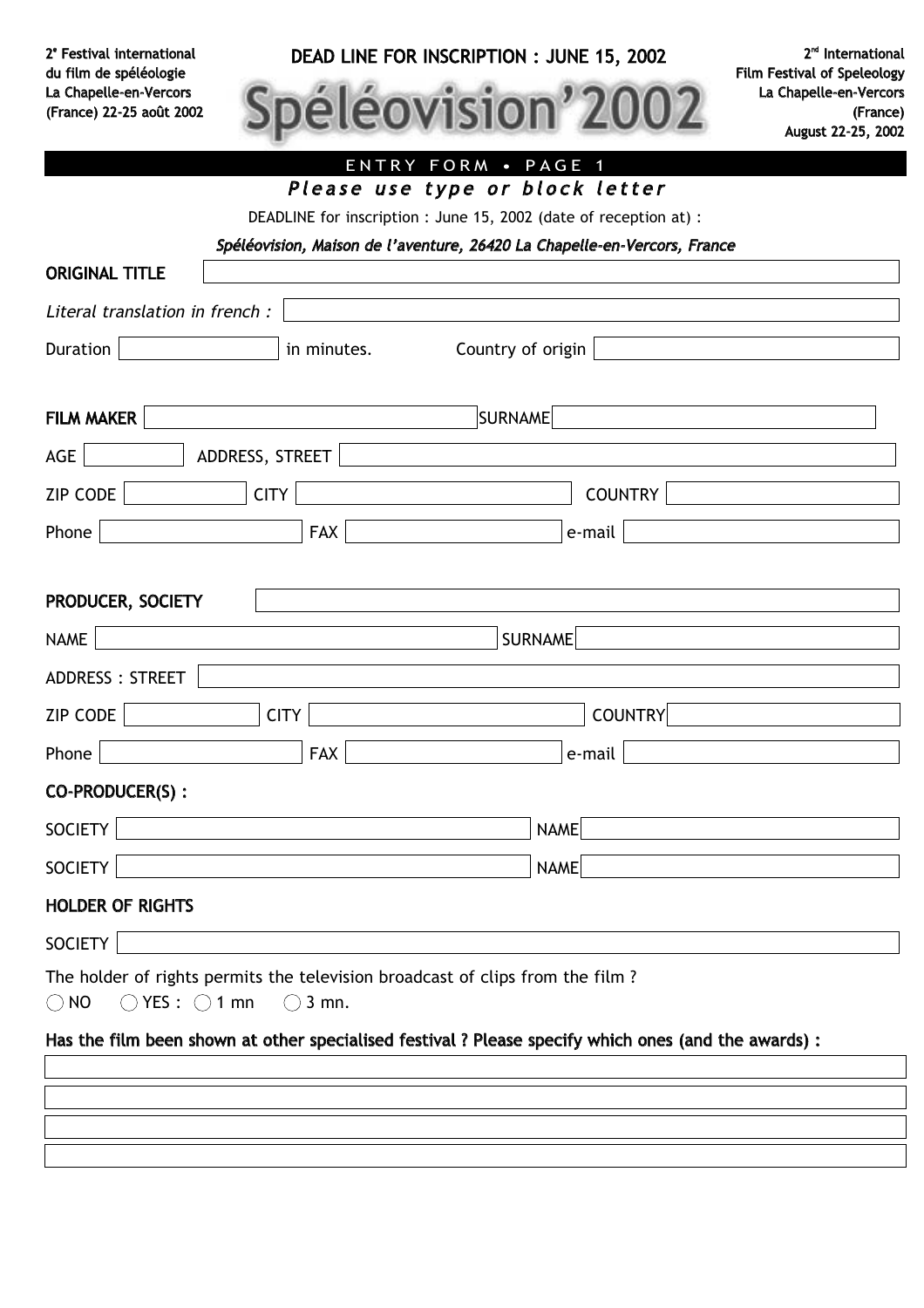# Spéléovision

### ENTRY FORM • PAGE 2

#### TECHNICAL INFORMATIONS (co-director, author, scenario writer, cameraman, editing, music...)

| <b>NAME</b>                     | function                                                                                                                                                                                                                                                                                                                   |
|---------------------------------|----------------------------------------------------------------------------------------------------------------------------------------------------------------------------------------------------------------------------------------------------------------------------------------------------------------------------|
| NAME                            | function                                                                                                                                                                                                                                                                                                                   |
| NAME                            | function                                                                                                                                                                                                                                                                                                                   |
| <b>NAME</b>                     | function                                                                                                                                                                                                                                                                                                                   |
| <b>SHOOTING STANDARDS:</b>      | $\bigcirc$ Super 8<br>$\bigcirc$ 16 MM<br>35 MM<br>$\bigcirc$ Other :<br>$($ )<br><b>BVU</b><br>$\bigcirc$ U-Matic<br><b>BETACAM SP</b><br>$\left(\right)$<br>D.V<br>Super-VHS<br><b>VHS</b><br>$\bigcirc$<br>$\bigcirc$<br>$\left(\begin{array}{c} \end{array}\right)$<br>Hi8<br>$( \ )$                                  |
| <b>BROADCAST FORMAT:</b>        | $\bigcirc$ BETACAM SP<br>$\bigcirc$ D.V                                                                                                                                                                                                                                                                                    |
| <b>STANDARD:</b>                | $\bigcirc$ PAL<br>$\bigcirc$ SECAM<br>$\bigcirc$ NTSC (U-matic only)                                                                                                                                                                                                                                                       |
| <b>COLOUR:</b>                  | $\bigcirc$ colour<br>$\bigcirc$ black $\alpha$ white                                                                                                                                                                                                                                                                       |
|                                 | <b>TAPE VHS OF PRESELECTION : <math>\bigcirc</math> PAL <math>\bigcirc</math> SECAM <math>\bigcirc</math> NTSC</b>                                                                                                                                                                                                         |
|                                 |                                                                                                                                                                                                                                                                                                                            |
| <b>LANGUAGE OF THE FILM</b>     |                                                                                                                                                                                                                                                                                                                            |
| LANGUAGE OF THE SUBTITLES       |                                                                                                                                                                                                                                                                                                                            |
|                                 | For the films without a french commentary, it is absolutely necessary to enclose with this entry form the<br>SPOKEN TEXT in french (or, at last, in english), with the Time Code reference. The integral text (commentary<br>+ dialog) should be enclosed on a floppy Mac or PC (word 5 or plain text) with a paper print. |
|                                 | This film was realised in following production condition $: \bigcirc$ AMATEUR<br>PROFESSIONAL                                                                                                                                                                                                                              |
| BUDGET OR THE FILM* (EN F.F.) : |                                                                                                                                                                                                                                                                                                                            |
|                                 | (*) This information is to be communicated to the jury, but never published.                                                                                                                                                                                                                                               |
|                                 | PLEASE SEND 2 PHOTOS (or slides) AT LAST FOR THE PROGRAM AND PRESS OFFICE (free of right)                                                                                                                                                                                                                                  |
| LEGEND :<br># :                 | <b>PHOTOGRAPHER:</b><br><u> 1980 - Andrea Andrew Maria (h. 1980).</u>                                                                                                                                                                                                                                                      |
|                                 |                                                                                                                                                                                                                                                                                                                            |
|                                 |                                                                                                                                                                                                                                                                                                                            |
|                                 |                                                                                                                                                                                                                                                                                                                            |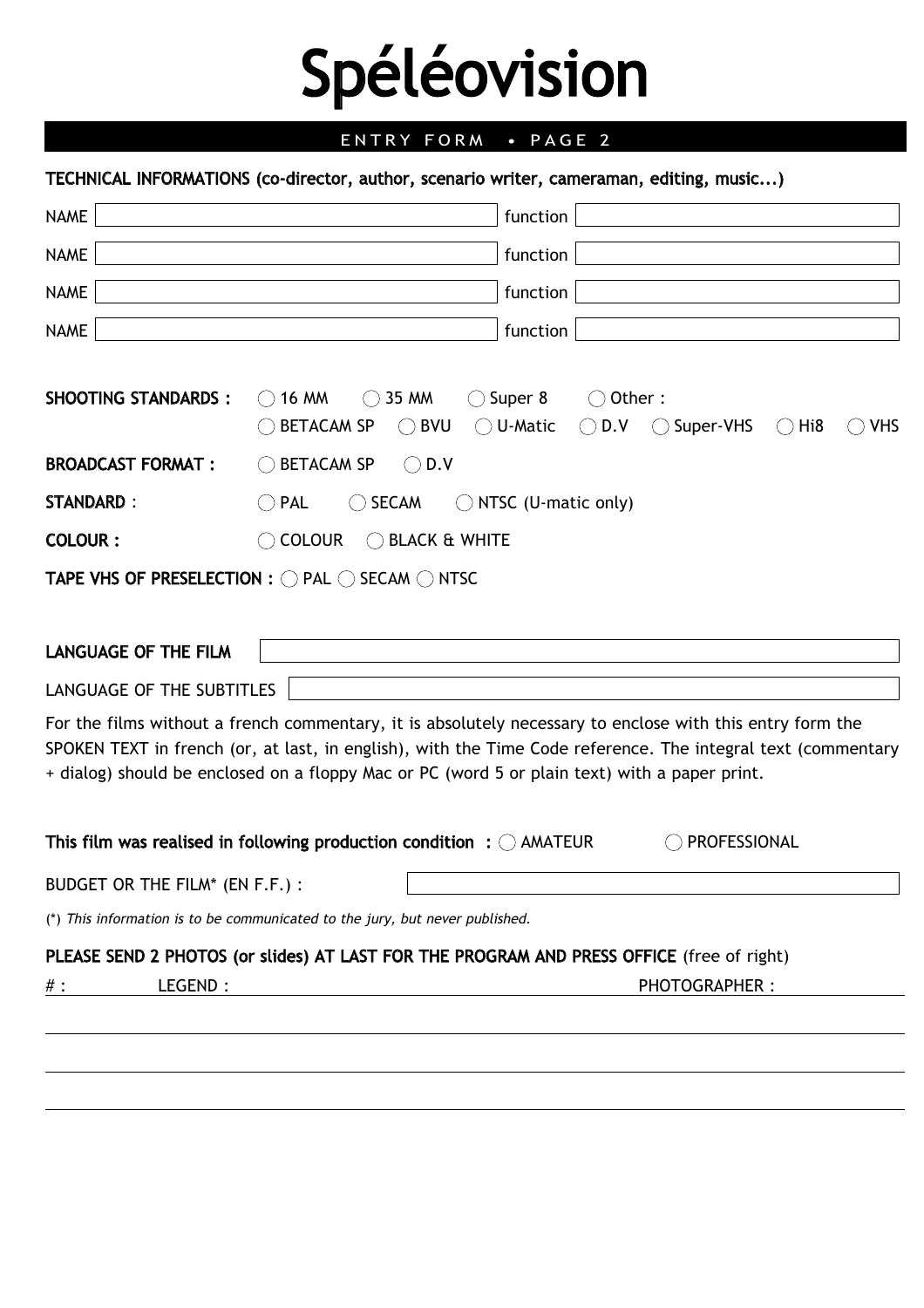# Spéléovision

#### ENTRY FORM . PAGE 3

SYNOPSIS (this text, is to be written in french for a french film and in english for all others countries, should be published for the festival catalogue. You can join all existing document, or give the text on a floppy, or send it by e-mail. max. length: 1000 signs.